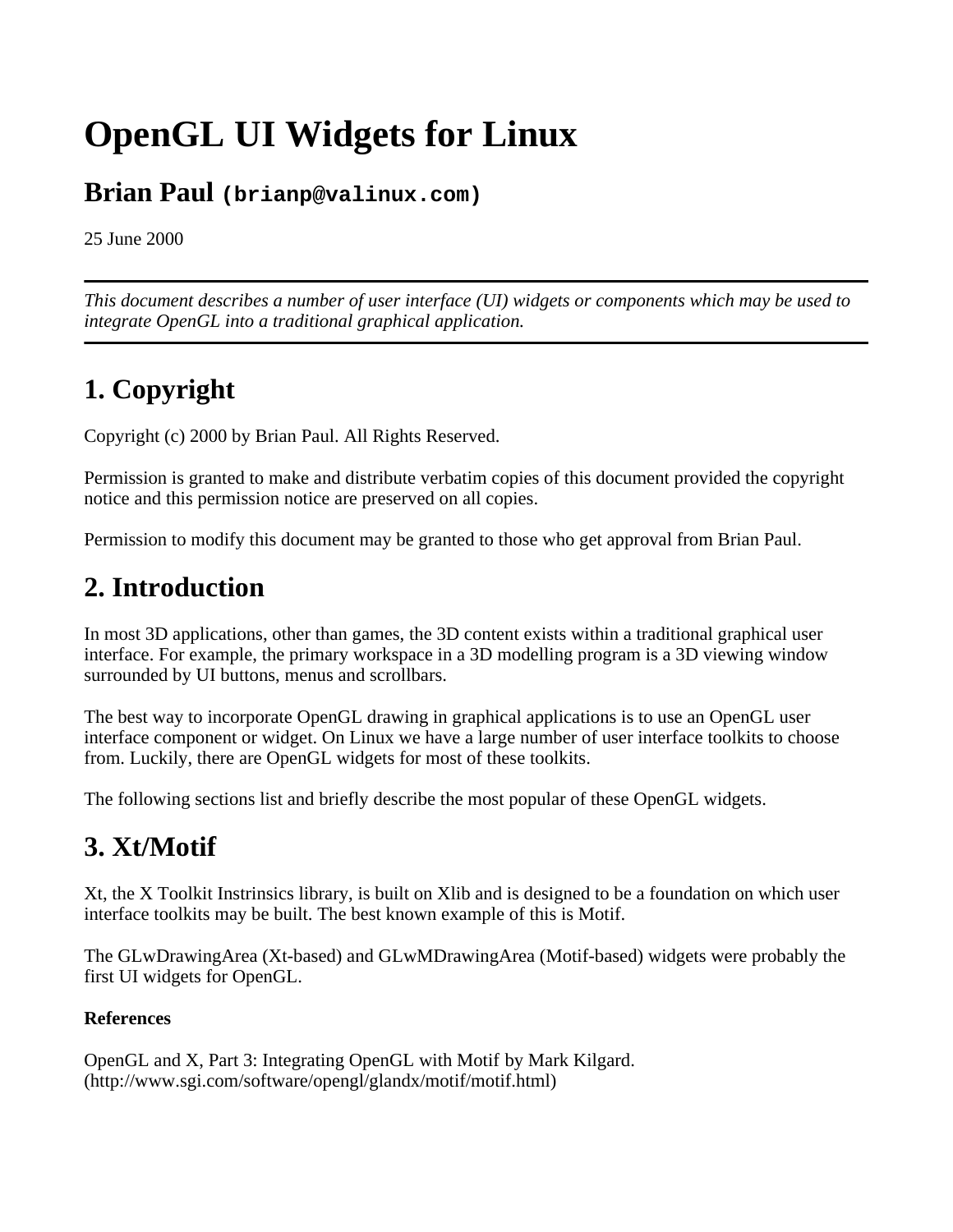## **4. Qt**

The Qt toolkit was developed by Trolltech AS of Norway and is the UI toolkit for the popular K Desktop Environment (KDE).

The OpenGL widget, QGLWidget, is included in both the Professional and Free Editions of Qt.

#### **References**

Qt OpenGL Extension (http://www.trolltech.com/products/qt/opengl/)

Trolltech Home Page (http://www.trolltech.com/)

### **5. GTK+**

The GTK toolkit was originally written for the GIMP, a popular image editing application. GTK has since evolved into GTK+ and is now the UI toolkit used by the GNOME desktop environment.

GtkGLArea is the OpenGL widget for GTK+. There is also GtkGLArea--, a C++ OpenGL widget for GTK-- (the C++ version of GTK+.)

#### **References**

GtkGLArea (http://www.student.oulu.fi/ jlof/gtkglarea/)

GtkGLArea-- (http://www.ece.ucdavis.edu/ kenelson/gtk-glarea/)

```
GTK Home Page (http://www.gtk.org)
```
### **6. Tcl/Tk**

Tcl is a popular interpreted scripting language and Tk is a user interface built on top of it.

The Togl widget is a Tcl/Tk widget for OpenGL rendering. It was originally written by Ben Bederson and later enhanced by Brian Paul.

#### **References**

Togl home page (http://togl.sourceforge.net)

Tcl/Tk Information page (http://www.tcltk.com)

### **7. FOX**

FOX is a C++ user interface toolkit designed for ease of use.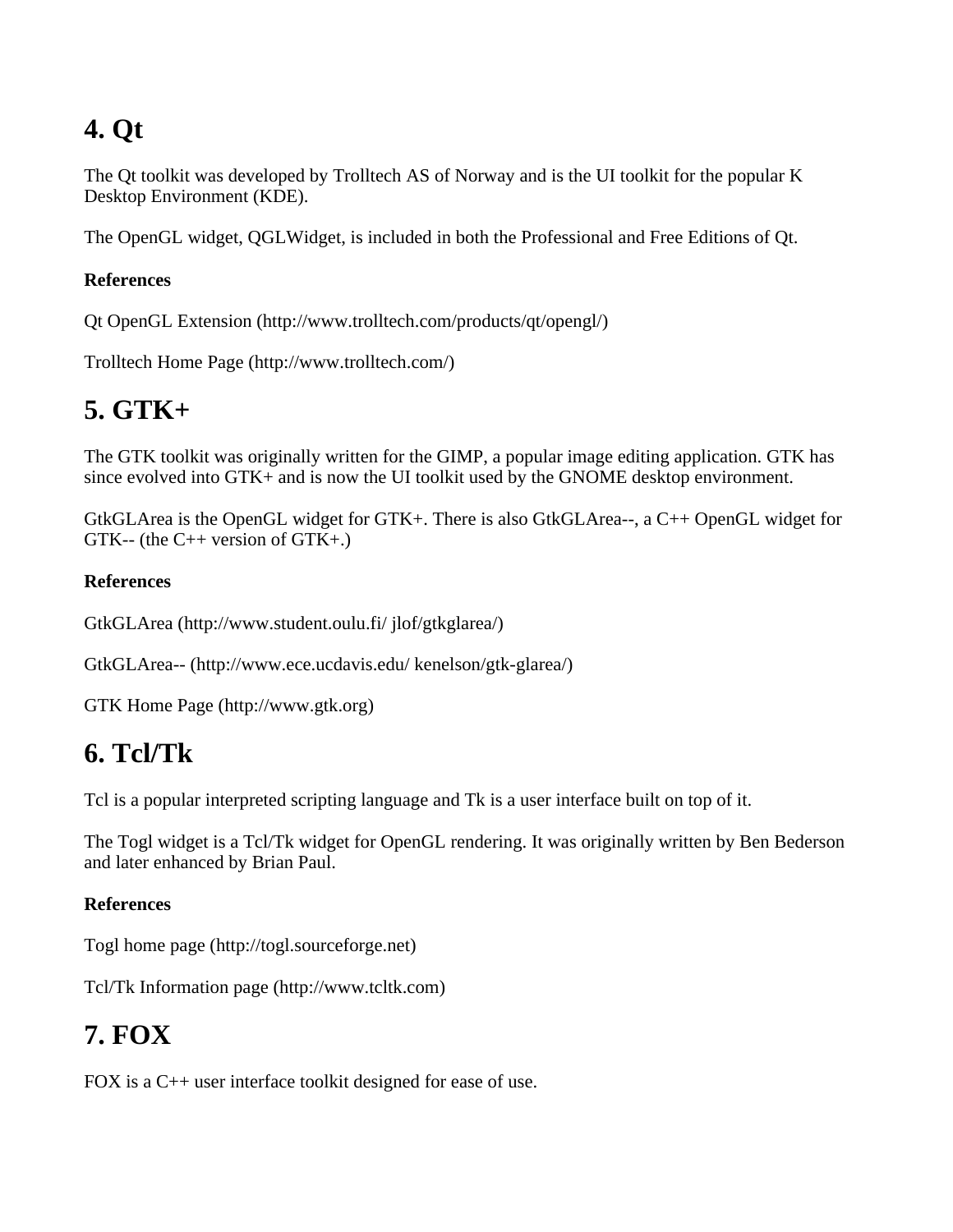The FXGLCanvas widget is a basic OpenGL canvas while FXGLViewer is a complete 3D model viewer canvas with 3D rotation, translation and zooming.

#### **References**

FOX Home Page (http://www.cfdrc.com/FOX/fox.html)

### **8. GLOW**

GLOW is cross-platfrom C++ tookit based on GLUT especially designed for 3D OpenGL applications.

The GlowWindow class defines OpenGL rendering windows.

#### **References**

GLOW Home Page (http://www.ugcs.caltech.edu/ dazuma/glow/index.html)

### **9. JX**

JX is an application framework and widget library designed and optimized for the X Window System.

The J3D and JX3D components support OpenGL rendering.

#### **References**

J3D Information (http://www.newplanetsoftware.com/jx/j3d.html)

JX Home Page (http://www.newplanetsoftware.com/jx/)

### **10. XForms**

XForms is a free X-based GUI toolkit written by T. C. Zhao based on the original Forms library by Mark Overmars.

The glcanvas component is used for OpenGL rendering.

#### **References**

OpenGL canvas documentation (http://www.westworld.com/ dau/xforms/node5.html#SECTION05840700000000000000)

XForms Home Page (http://world.std.com/ xforms/)

# **11. FLTK**

FLTK (Fast Light ToolKit) is a LGPL'd, C++-based interface toolkit for the X11/Unix and Win32. It